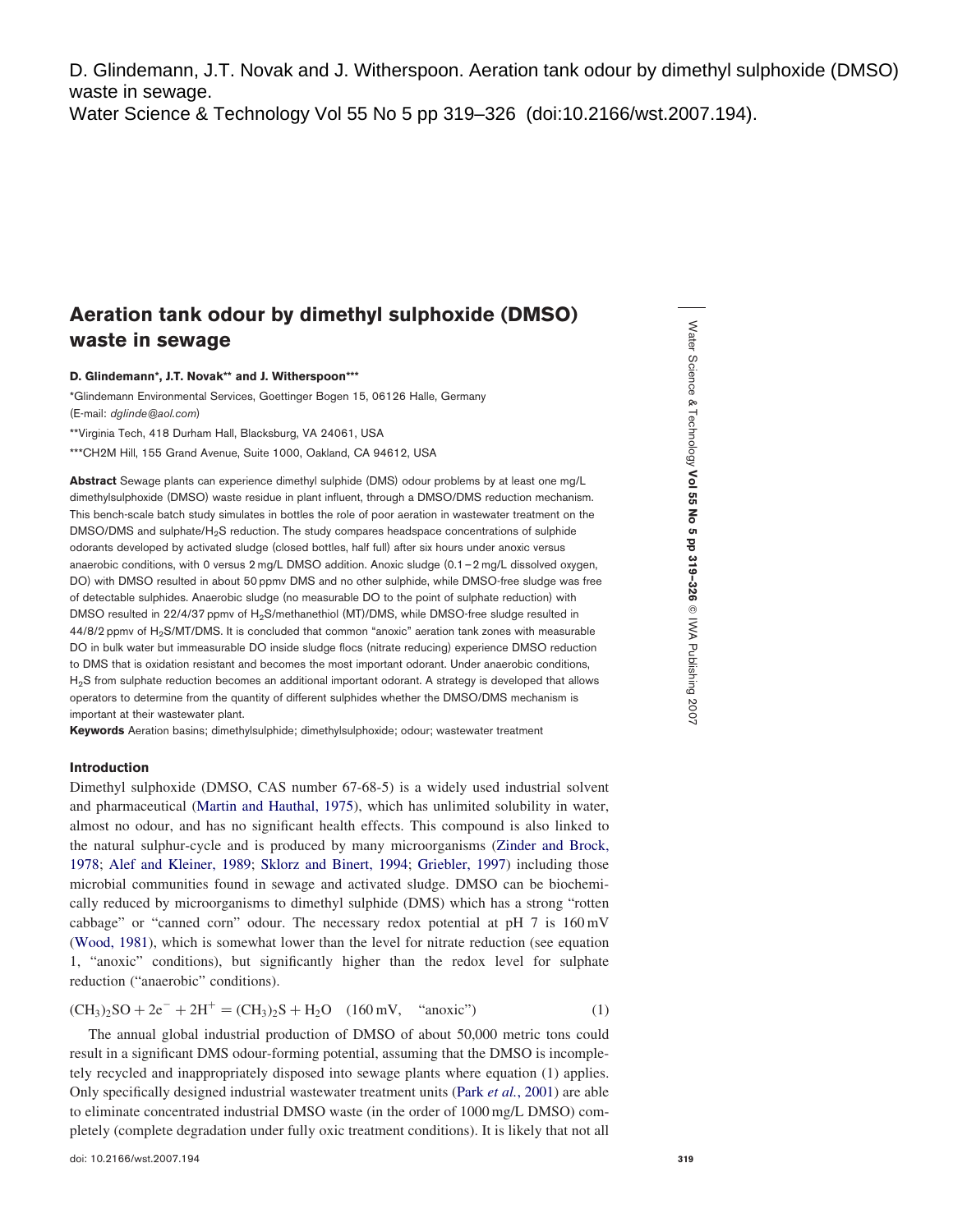industrial users recycle DMSO or eliminate DMSO waste completely. No legal regulation is in place that forces DMSO users to limit or to report sewer disposal of DMSO to their local sewage plant. Currently, municipal waste water authorities do not have protocols that explicitly deal with potential municipal wastewater odours caused by DMSO that is entering their wastewater collection and treatment systems through residential commercial and/ or industrial discharges.

[Glindemann](#page-7-0) et al. (2006a) demonstrated that DMSO waste disposal by a single industrial source into the municipal sewer can explain "canned corn" or "rotten cabbage" odour events as produced in a wastewater plant by the odorant DMS [\(Burlingame, 1999;](#page-7-0) Porter et al.[, 2004,](#page-7-0) see Figure 1; Cheng et al.[, 2005\)](#page-7-0) from the aeration system of a conventional municipal wastewater treatment (specifically, the city of Philadelphia's North East Water Pollution Control Plant (NEWPCP)). The critical DMSO residue concentration in sewage plant influent was found to be as low as 1 mg/L. Figure 1 is adapted from these studies and shows specifically that DMS was by far the most abundant sulphide in headspace bottle samples; however, the specific odour intensities of  $H_2S$  and MT (their inverse odour detection thresholds) are significantly higher. The role of DMS in contributing to overall "pure" canned corn odour of wastewater becomes clearer in [Figure 2](#page-2-0) where DMS occurs "pure" under anoxic treatment conditions and DMSO; however, DMS occurs mixed with much H2S and MT under anaerobic conditions.

It is of interest to know why the "anoxic" DMSO/DMS mechanism took place in an aeration tank system that is generally thought to be "oxic". A wastewater treatment plant (WWTP) aeration tank is primarily an oxygen-rich environment (oxic zones), but the local oxygen concentration will be smaller in poorly aerated zones and in sludge sediment on the bottom or walls of the aeration tank. In addition, oxygen is depleted in sludge flocs by bacterial consumption, while the surrounding bulk water phase of the sludge is still oxic. The plant design comprises intentionally weakly aerated "selector zones" and non-aerated sludge thickeners. The oxygen concentration around a specific bacterial floc is alternating over time, due to the flow and recycling of sludge as return activated sludge (RAS) between differently aerated zones.

Using the language of wastewater science of aeration treatment, "anoxic" and "anaerobic" conditions are *different*, as outlined for the purpose of this paper:

• The term anoxic or anoxic zones will refer to sludge conditions where nitrate reduction typically provides the oxygen source in bacterial sludge flocs (because



Figure 1 Volatile sulphur odorants of municipal NEWPCP plant influent mixed with RAS sludge in bottles. Digest of historical data (Porter et al.[, 2004](#page-7-0), Table 2)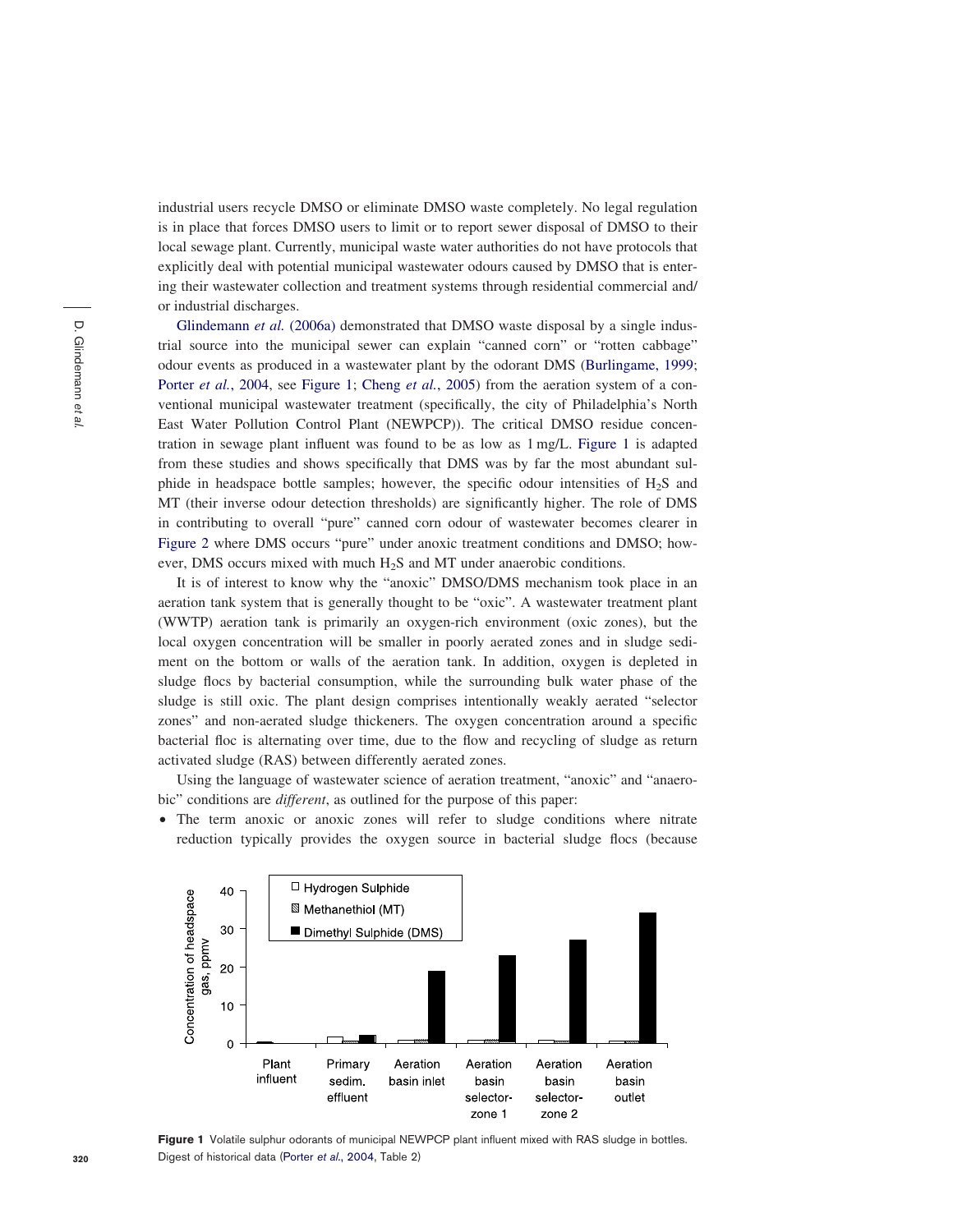<span id="page-2-0"></span>

Figure 2 Typical volatile sulphide odorant "fingerprints" of activated sludge under conditions of different DMSO and oxygen supply. Headspace concentration in triplicate bottles incubated for six hours at 22 °C

dissolved oxygen is depleted inside dense flocs, therefore "anoxic"), but 0.1–2 mg/L DO is measurable in the bulk water phase to prevent sulphate reduction to  $H_2S$ , respectively to oxidise any  $H_2S$ . Since DMSO reduction is akin to nitrate reduction in many aspects (redox potential, enzymes), the detection of actual DMSO reduction (in the absence of  $H_2S$  formation) would indicate actual anoxic conditions. A condition of  $0.1-2$  mg/L DO is sometimes referred to as "hypoxic water", i.e. a condition of low but measurable oxygen concentration.

† The term anaerobic or anaerobic zones will refer to sludge conditions where commonly both oxygen and nitrates have been consumed and the activated sludge bacteria will reduce other compounds such as sulphates and sulphites into  $H_2S$ .  $H_2S$  can be subsequently methylated to methanethiol (MT) and DMS ([Lomans](#page-7-0) et al., 1997; [Hig](#page-7-0)gins et al.[, 2006](#page-7-0)). If DMSO is added, it would be reduced to DMS. Under these conditions both the DMSO and the sulphate reduction mechanism are valid, and DMS is generated by both mechanisms.

The work outlined in this paper had the following objectives:

- † Demonstrate that the "anoxic" DMSO/DMS mechanism is possible under conditions of measurable dissolved oxygen (0.1 –2 mg/L DO) in the bulk water phase of activated sludge and at DMSO concentrations as low as 2 mg/L.
- Demonstrate that the DMSO/DMS mechanism can exist in combination with common sulphide forming mechanisms (sulphate reduction, etc.) under anaerobic conditions.

## Methods

## Approach

The influence of the supply of oxygen and of DMSO on sulphide odorant formation by sludge flocs in an aeration tank is efficiently simulated by bench-scale incubation of the sludge in bottles and headspace measurement. The bottle incubation and headspace method is reliable and sensitive [\(Glindemann](#page-7-0) *et al.*, 2006a,b) and was consistently used in this work. Return activated sludge (RAS) that consists of volatile suspended solids (VSS)  $= 3.9$  g/L and contains 110 mg/L added sulphate was used for the sludge floc bench-scale experiments. The sludge was not acclimated to eliminate DMSO, in order to match scenarios where DMSO enters the sewer as intermittent large industrial discharges and activated sludge cannot adapt sufficiently to the chemical. This sludge best matches a typical aeration tank process.

etal.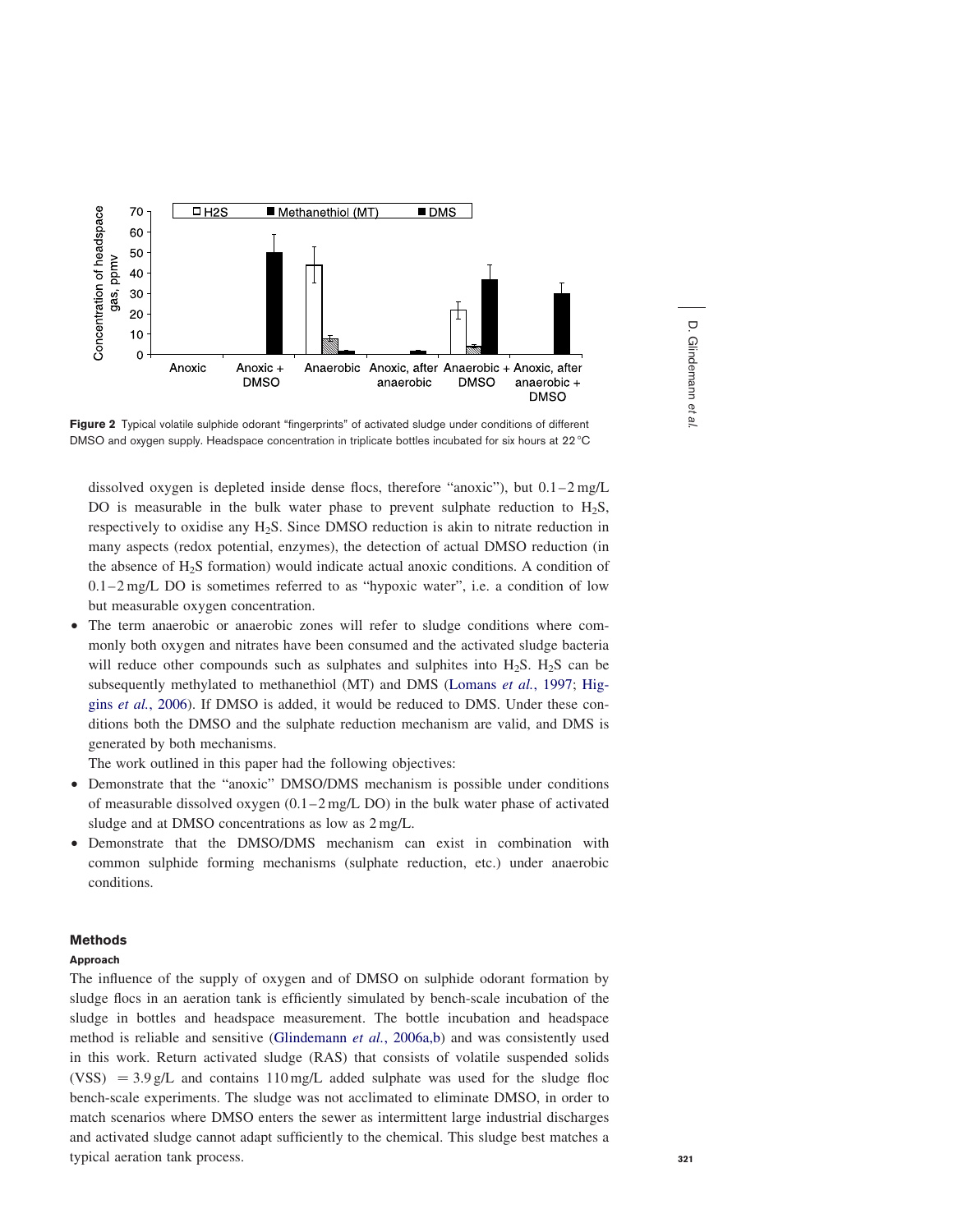# Sludge floc bench-scale experiments – odour emissions determinations under anoxic and anaerobic conditions with and without DMSO

Samples of 500 mL sludge were incubated without shaking for six hours at  $22^{\circ}$ C in the dark in triplicate gas tight plastic PET beverage bottles (1,000 mL, i.e. 500 mL headspace gas volume) under different conditions (anoxic, anaerobic) with, and without 2 mg/L DMSO added. The amount of DMSO added was determined based on the influent data provided and collected at the Philadelphia NEWPCP plant ([Glindemann](#page-7-0) *et al.*, 2006a). The bottles were not shaken in order to limit (but not to suppress) oxygen transport from the gas phase into the liquid phase, similar to an aeration tank where mixing shear (turbulence) is low. All sludge samples were stripped in the incubation bottles with GC-grade nitrogen before incubation until initial odorants and oxygen were removed, following methods established by [Glindemann](#page-7-0) et al. (2006b) and [Higgins](#page-7-0) et al. (2006).

For bench-scale testing purposes the following parameters were established to reflect typical aeration conditions in aeration tanks:

- Anoxic conditions were produced by reducing the initial oxygen concentration in sample headspace gas to 5% oxygen in the gas phase (that is, initially 2 mg/L DO in the liquid phase). This prevented anaerobic conditions by keeping DO levels above the 0.1 mg/L limit in the course of six hours of incubation, and also limited the oxygen available to the bacterial sludge flocs, and best matches anoxic conditions that would be seen in an aeration tank.
- Anaerobic conditions were generated by simply closing the deaerated bottles, to match similar conditions of oxygen depletion in sludge floc sediment.
- Anoxic after anaerobic conditions (alternating oxygen conditions) were produced by reusing the previous anaerobic samples after analysis, by adding 5% oxygen into the bottle headspace, vigorously shaking for 10 minutes and immediately analysing the sample for sulphides. It was intended to explore the elimination effect of oxygen (approximately 2 mg/L DO) on sulphides formed during the previous anaerobic period.

Chemical analysis of the essential volatile sulphide odorants H2S, MT and DMS in headspace gas was conducted after the incubation by use of chemical test tubes (Draeger, Germany, see [Glindemann](#page-7-0) et al., 2006b), detection limit 1 ppmy, in the bottle headspace gas.

## Sludge floc bench-scale experiment – sulphide formation by long-term breakdown of activated sludge with no oxygen (anaerobic)

This experiment was designed to simulate the production of sulphides during anaerobic periods that were much longer than six hours. In some poorly mixed aeration tanks, sludge flocs could be present and decay over multiple days/weeks, depending on how the sludge blanket is managed and removed. RAS (500 mL, VSS 3.9 g/L) was deoxygenated and incubated under nitrogen atmosphere in triplicate bottles  $(1,000 \text{ mL})$  at  $22 \degree C$ , and the headspace concentration of volatile sulphides and of methane (as an indicator of metha-nogenesis) was measured by GC [\(Glindemann,](#page-7-0) *et al.*, 2006b) for up to 30 days.

#### Results and discussion

In these two main bench-scale experiments, the odour generation that occurs in the presence and absence of DMSO in WWTP aeration tank sludge floc was examined. Experiments included examining the role of oxygen concentrations in the aeration tank mixed liquor, which can vary, for the typical sulphides formed via the DMSO and/or sulphate reduction mechanisms.

In the first main bench-scale experiment six aeration tank conditions were examined ([Figure 2](#page-2-0)):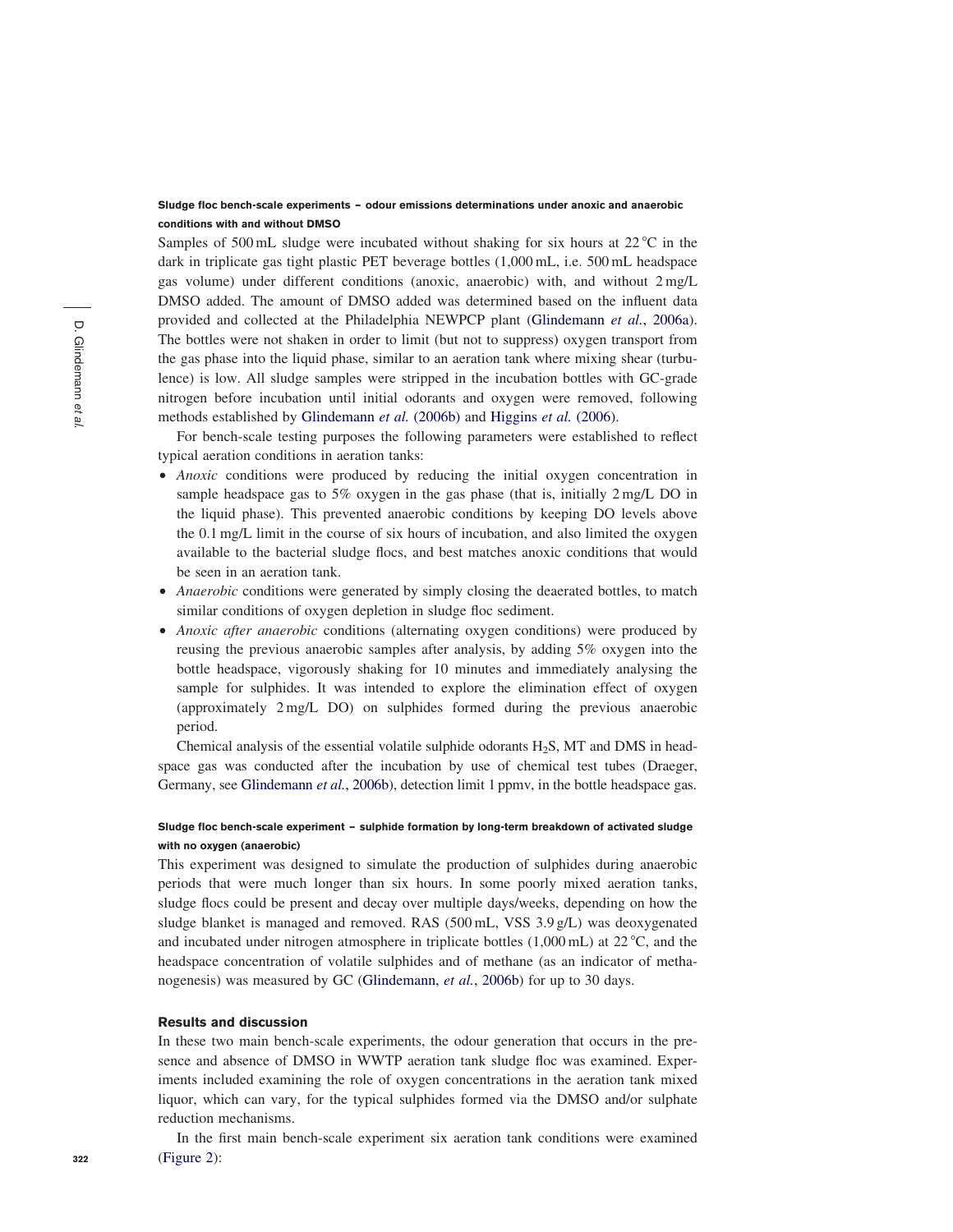- <span id="page-4-0"></span>(1) Anoxic conditions without DMSO: Sludge flocs did not form detectable sulphide odorants ([Figure 2\)](#page-2-0). It is concluded that the common strictly anaerobic sulphideforming mechanisms, i.e. sulphate reduction to  $H_2S$ , protein breakdown to  $H_2S$  and MT, and methylation of  $H_2S$  to MT and DMS, are inhibited under these conditions, or H2S and MT, after their formation in anaerobic flocs, are reoxidised in the hypoxic water phase. If typical small amounts  $(0.1-2 \text{ mg/L})$  of H<sub>2</sub>S and MT are carried over to the sludge floc from the upstream WWTP processes, they would be quickly reoxidised in the aeration tank. DMS was not seen or formed during this experiment.
- (2) Anoxic conditions with DMSO added: Sludge flocs formed DMS as the only detectable volatile sulphur compound. It is an important conclusion that DMSO reduction to DMS is possible in aeration tanks by anoxic sludge flocs in the presence of 0.1–2 mg/L DO in surrounding water phase.
- (3) Anaerobic conditions without DMSO: Sludge flocs formed significant levels of  $H_2S$ that greatly influence the total odour of the headspace sample. Smaller concentrations of MT and DMS were also seen. The significant level of  $H_2S$  is an indicator that the sulphate reduction mechanism is the prime odour generation mechanism under these conditions. It is possible that MT and DMS are also products of other mechanisms, such as methylation of  $H_2S$  ([Lomans](#page-7-0) et al., 1997), but it is less likely that sulphur-protein breakdown has already started after only six hours, since this formation mechanism requires much more incubation time (as seen in Figure 3).
- (4) Anaerobic conditions with DMSO:Sludge flocs formed significant concentrations of both H<sub>2</sub>S and DMS, but low MT. Since both H<sub>2</sub>S and DMS were formed in the presence of DMSO, the only difference from Test 3 is the amount of 2 mg/L DMSO that was added. It is concluded that both sulphate reduction  $(H<sub>2</sub>S)$  as the indicator signal) and DMSO reduction (DMS as the indicator signal) occurred and are important. However, sulphide methylation and sulphur-protein breakdown (MT as the indicator signal) are unimportant mechanisms.
- (5) Anoxic after anaerobic conditions without DMSO: Sludge flocs formed  $H_2S$ , MT and DMS under anaerobic conditions, but when the sample was rendered anoxic, both the H2S and MT concentrations in the headspace disappeared (they were probably oxidised) and DMS was still present (DMS is relatively inert to oxidation). Under these test conditions, the initial DMS concentration was small, but remained at the same level even after the other reduced sulphur compounds were oxidized, indicating that once DMS is formed it stays in the sample even after re-aeration in



Figure 3 Volatile sulphide odorants of activated sludge (RAS) breaking down anaerobically over a time course of 1, 5, 12, 24, 190 and 720 hours (30 days). No DMSO added. Error bars for incubation in triplicate closed bottles at 22 °C. Methanogenesis started after 8 days (CH<sub>4</sub> data not shown)

D. Glindemann et

al.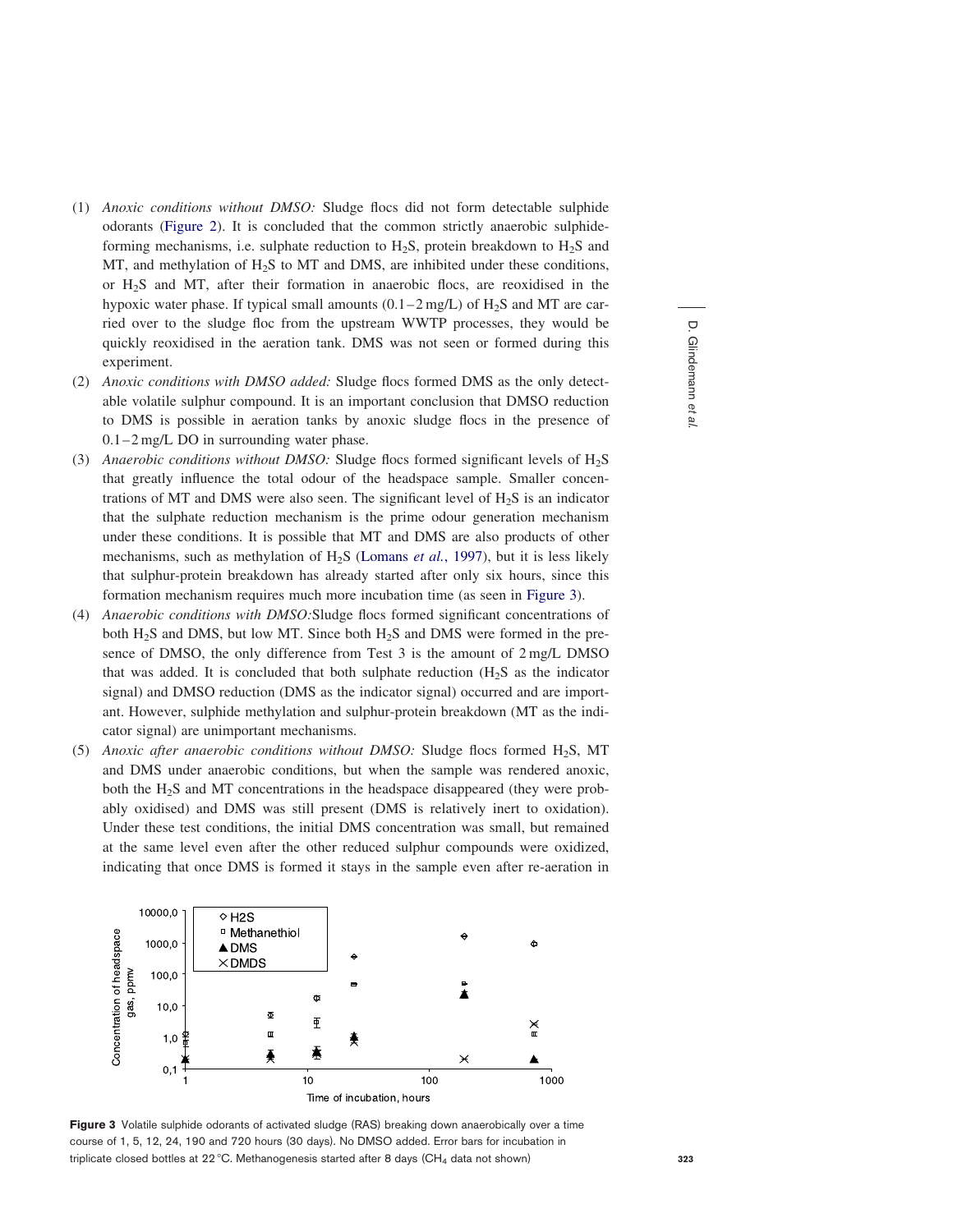the aeration tank. However, the DMS concentration is comparably low to the results from treatments where DMSO was added, and may suggest that the DMSO/DMS reduction mechanism is not important.

(6) Anoxic after anaerobic conditions with DMSO: Sludge flocs formed  $H_2S$ , MT and DMS under anaerobic conditions, but when the sample was rendered anoxic, both the H2S and MT concentrations in the headspace disappeared (they were probably oxidised) and DMS was still present (DMS is relatively inert to oxidation). When compared with the DMS signal in the treatments without added DMSO, this sludge floc DMS signal was very large. This means that DMS was primarily generated by the DMSO reduction mechanism with some small contribution due to the sulphate reduction mechanism.

The data in [Figure 2](#page-2-0) in summary mean that if a wastewater treatment system produces H2S, and MT in anaerobic zones (which are rare), the H2S and MT would be subject to fast reoxidation elimination in anoxic zones (that are more common). Therefore, the moderately oxidation-resistant DMS is selectively enriched in anoxic aeration tank zones, and its quantity increases on addition of DMSO to the point were DMS will overpower other sulphide odorants with its "canned corn" or "rotten cabbage" scent. Earlier research on "canned corn" odour that was guided by the common paradigm that anaerobic zones (H2S and its methylation) are the main objective of odour mitigation, was giving too much weight to H2S and MT, and disregarded the importance of large DMS signals, that can only be explained by DMSO reduction.

These data allow the conclusion that DMS formation by DMSO can be dominant in odour generation in anoxic and even in anaerobic conditions. If DMSO is present, the resultant DMS is additive to the amount of odorants generated in the sulphate reduction mechanism. Since DMS is resistant to oxidation, unlike the other reduced sulphur compounds, more DMS is present at higher DMSO concentration. Test conditions without added DMSO were found typically to have much lower DMS concentrations than those where DMSO was added. Chemical "fingerprints" [\(Figure 2](#page-2-0)) of sulphide odorants in headspace gas of activated sludge can provide hints whether the DMSO reduction mechanism is important or not. This is of use if a canned corn or rotten cabbage odour is being experienced by the surrounding community or plant operator due to the aeration tank.

The second main bench-scale test examined the changing sulphide formation under anaerobic conditions for a period of up to 30 days, with the following results, as shown in [Figure 3](#page-4-0).

Without the addition of DMSO, the concentration of DMS was found to be very small compared with that of  $H_2S$  and of MT. It is hypothesised that  $H_2S$  formation by sulphate reduction begins after about five hours of storage, while the subsequent protein breakdown of obligate aerobic bacteria and methylation of H2S form additional H2S, MT and small amounts of DMS. After eight days of incubation, the small DMS concentration began to peak, while after 30 days, VOS (volatile organic sulphur) compounds disappeared. It is hypothesised that this rise and subsequent disappearance of DMS is linked to methanogenesis that causes methylation of MT to form DMS, and subsequent demethylation of DMS. This mechanistic hypothesis assumes that breaking down liquid-activated sludge exhibits a similar sulphide cycle as digested biosolids that undergo "solid diges-tion" ([Glindemann](#page-7-0) et al., 2006b). This hypothesis is also supported by the headspace gas measurement of methane that appeared on day 8 of incubation, while methanogenesis became intense on day 30. The concentration of dimethyl disulphide DMDS (typically a product of oxidation and dimerisation of MT, see [Glindemann](#page-7-0) et al., 2006a) is always small, because of the anaerobic conditions. As indicated in [Figure 3](#page-4-0), these results imply that anaerobic wastewater treatment zones, without DMSO, would produce only minor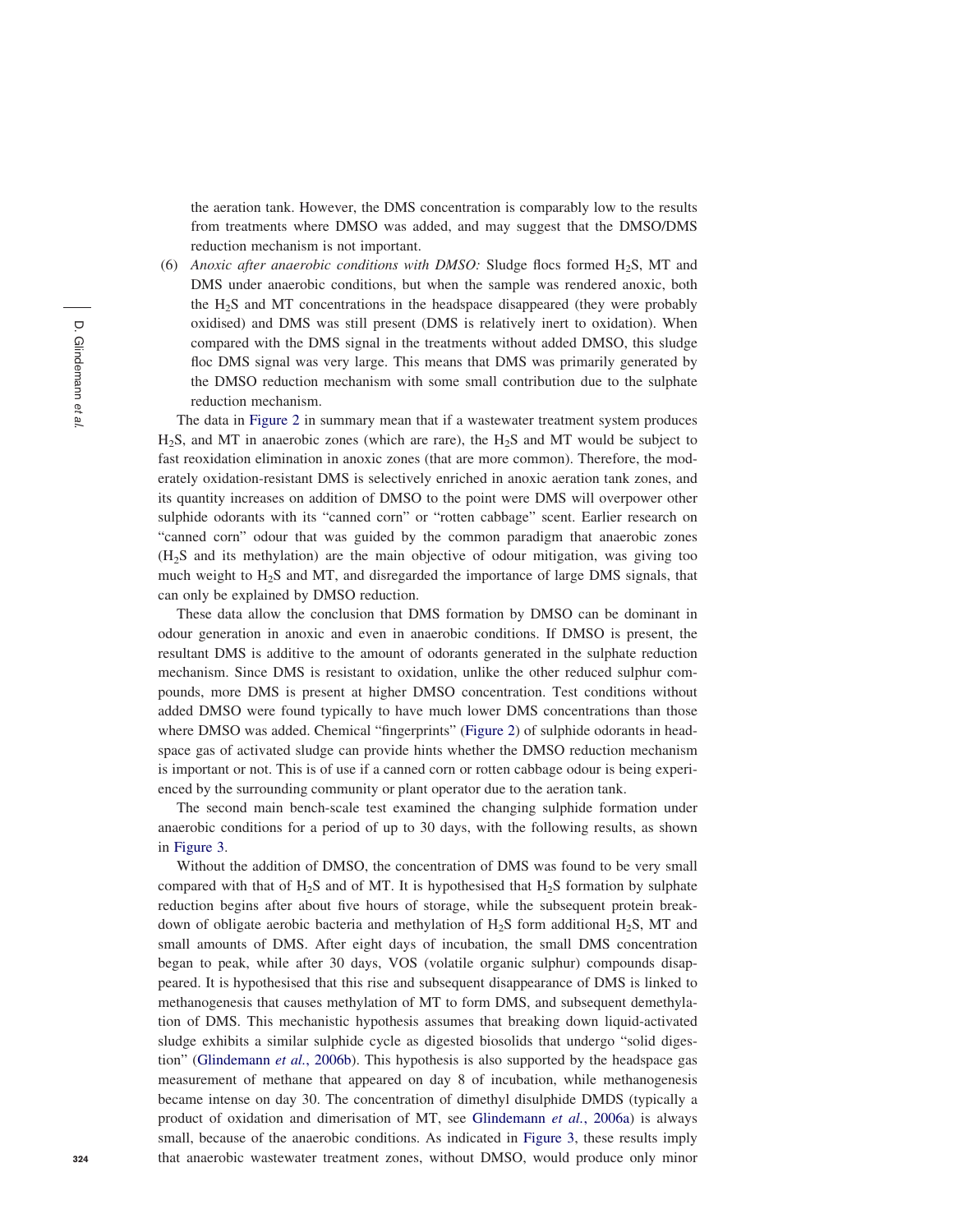

Figure 4 Scheme of DMSO conversion to odorous DMS throughout typical municipal wastewater treatment. Assumption of a single intermittent 9:00 am discharge of DMSO into the sewer, which causes WWTP aeration tank odour at afternoon hours. The DMSO/DMS bars on the time axis of the figure bottom are associated with the WWTP locations on the figure upper part

amounts of DMS compared with H2S or MT, even after extended periods of anaerobic sludge floc decay. Therefore, a sulphide "fingerprint" with  $DMS > MT$  (as in [Figure 2](#page-2-0), "Anaerobic  $+$  DMSO") indicates the DMSO mechanism is important.

It is concluded that activated sludge without DMSO that degrades in closed bottles over a course of 30 days does not exhibit significant DMS formation. This "worst case" scenario of poorly aerated sludge shows that, without DMSO, DMS is unlikely to be formed as a dominating odorant compared with  $H_2S$  and MT.

## **Conclusions**

This paper has examined various reduced sulphur compound generation mechanisms, under different oxygen regimes (anoxic and anaerobic conditions) that are present in WWTP aeration tank sludge flocs. Under both anoxic and anaerobic conditions, in the presence of DMSO concentrations of at least 2 mg/L, DMS was shown as the dominant odorant generated by the DMSO reduction mechanism when compared with the sulphate reduction mechanism under oxygen conditions present in a typical WWTP aeration tank. DMS was generated in both mechanisms, but seemed to be generated at a much higher rate and concentration in the DMSO reduction mechanism, when DMSO is present, compared with the sulphated mechanism in aeration tanks.

This paper has described a strategy that will allow operators to evaluate whether a DMSO/DMS reduction odour mechanism has occurred at their wastewater plants, based on if the predominant odorant from the aeration tanks is DMS. This was the case for Philadelphia's NEWPCP, where the wastewater treatment plant operator experienced a persistent "canned corn" odour problem (Porter *et al.*[, 2004;](#page-7-0) Cheng *et al.*[, 2005](#page-7-0)). This strategy led to the discovery of a large discharger of DMSO into their collection and wastewater treatment system [\(Glindemann](#page-7-0) et al., 2006a).

Finally, the same anoxic and anaerobic conditions found in the aeration tank, in the presence of DMSO, could occur in the sewer as well as in the treatment stages primary sedimentation, aeration tank and during secondary sedimentation (see scheme in Figure 4). Many sewers are operated in a fashion that allows anoxic and anaerobic conditions to occur, typically due to long gravity and forced main sewer retention times, low

D. Glindemann et

al.